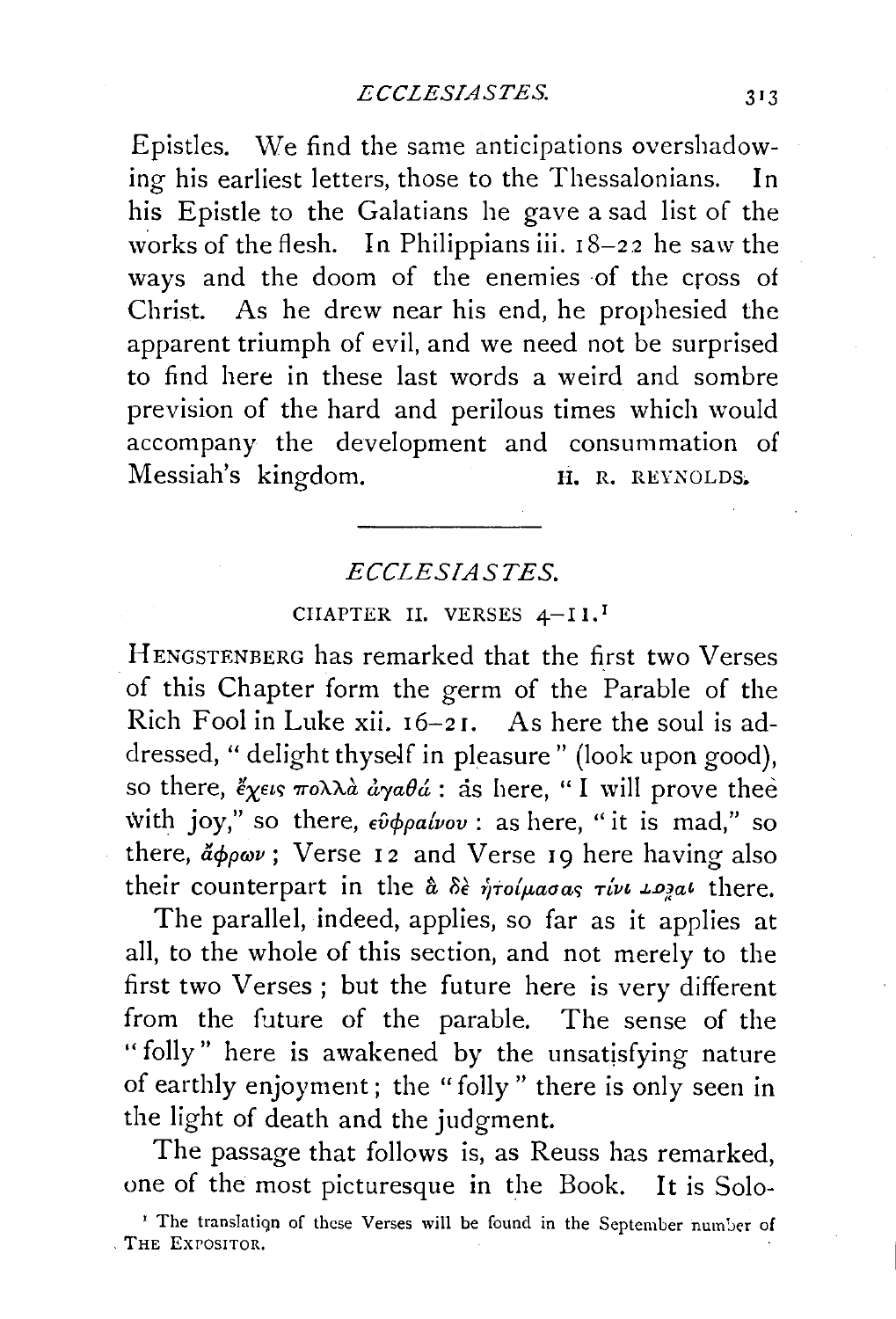mon's history sketched in bold outline. It is the tale of an Eastern despot, surrounding himself with all that absolute will and immense resources could command. The experiment is no longer the indulgence in sensual pleasures, though these were not wanting *(Verse* 8) : it is the attempt to find satisfaction in vast undertakings, which furnished ample and constant occupation to a mind naturally active. Pleasure has palled upon him ; he will occupy himself with schemes worthy of a monarch.

*Verse 4.* - I engaged in great works (literally, "I made great my works "-conceived and executed them on a grand scale). *I builded me houses:* one magnificent palace after another ; his own palace, which was thirteen years in building ; the palace of the forest of Lebanon, with its pillars, forty-five in number, fifteen in a row, and the hall of judgment for the throne; and the palace he built for Pharaoh's daughter (I Kings vii.  $I-I2$ ); all of these rich in adornment of cedar and gold and ivory, and sumptuously embellished with the rare and costly work of Tyrian and other artists, whom Solomon had assembled at his court. His gardens and vineyards were not less famous than his palaces. Every page of Solomon's Song bears witness to his intense delight in nature, to his love of trees and flowers, to his keen appreciation of all their richness and variety of colour and perfume, and of the delicious freshness and luxuriant verdure of the forest solitudes of North Palestine; and we know that " he spake of all trees and plants, from the cedar which groweth in Lebanon to the hyssop that springeth out of the wall." David had his vineyards, that formed part of the royal domain, and whence came the wine for the royal cellars (I Chron. xxvii. 27); but Solomon planted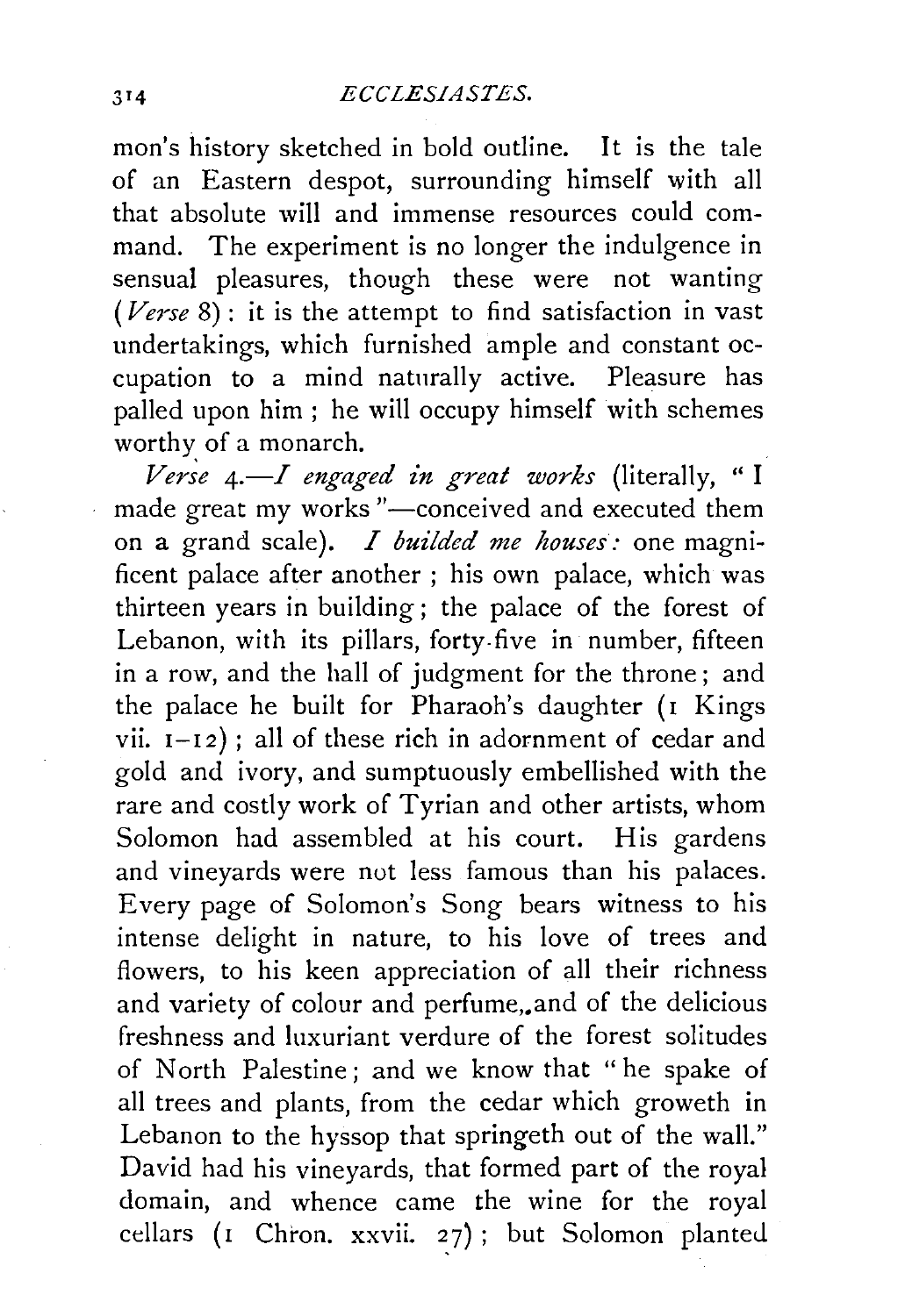more; and he laid out spacious gardens and parks,<sup>1</sup> or pleasaunces ; and he stocked his orchards with every variety of fruit-tree, and he spared no pains upon their cultivation. With this end he constructed tanks and reservoirs, and had an elaborate system of irrigation, which was necessary in a country like Palestine, to ensure the growth and fertility of trees, many of which were doubtless imported from other countries. Thus the forest or the park was "luxuriant with trees," and the trees planted by the channels of waters gave their fruit in their season, and their leaf did not wither-an apt and striking emblem of the godly man's life, which seems to have impressed itself upon Solomon's mind, and to have suggested the image in the First Psalm, a Psalm which, as I have shewn elsewhere, there is good reason for believing was written by Solomon.<sup>2</sup>

One such pleasaunce as this there was at Etam, Solomon's Belvedere, as Josephus<sup>3</sup> informs us. Thither it was the custom of the king, he says, to resort when he made his morning excursions from the city, clad in a white garment, and driving his chariot, surrounded by his body-guard of young men in the flower of their age, clad in Tyrian purple, and with gold-dust strewed upon their hair, so that their whole head sparkled when the sun shone upon it, and mounted upon horses from the royal stables, famed for their beauty and fleetness. "These morning excursions were usually to a certain place called Etam, about sixty stadia from Jerusalem.

<sup>2</sup> I have given the reasons for this belief in my Commentary on that  $\Gamma$ salm.

<sup>&</sup>lt;sup>1</sup> The word *pardes*, or "paradise," is evidently of foreign, probably of Persian, extraction, and only occurs twice beside in the Old Testament : in the Song of Solomon, iv. 13, where the Authorized Version renders it "orchard," an "orchard of pomegranates;" and in Nehemiah ii. 8, where the Authorized Version has "forest." In both places, as here, the LXX. give  $\pi a \rho a \delta \tilde{\epsilon} \tilde{\sigma} \sigma \rho g$  as the equivalent; the Vulgate has *paradis:is*, except in Nehemiah, where it has *silva*.

<sup>3</sup> *Antiq.* viii. 7, 3-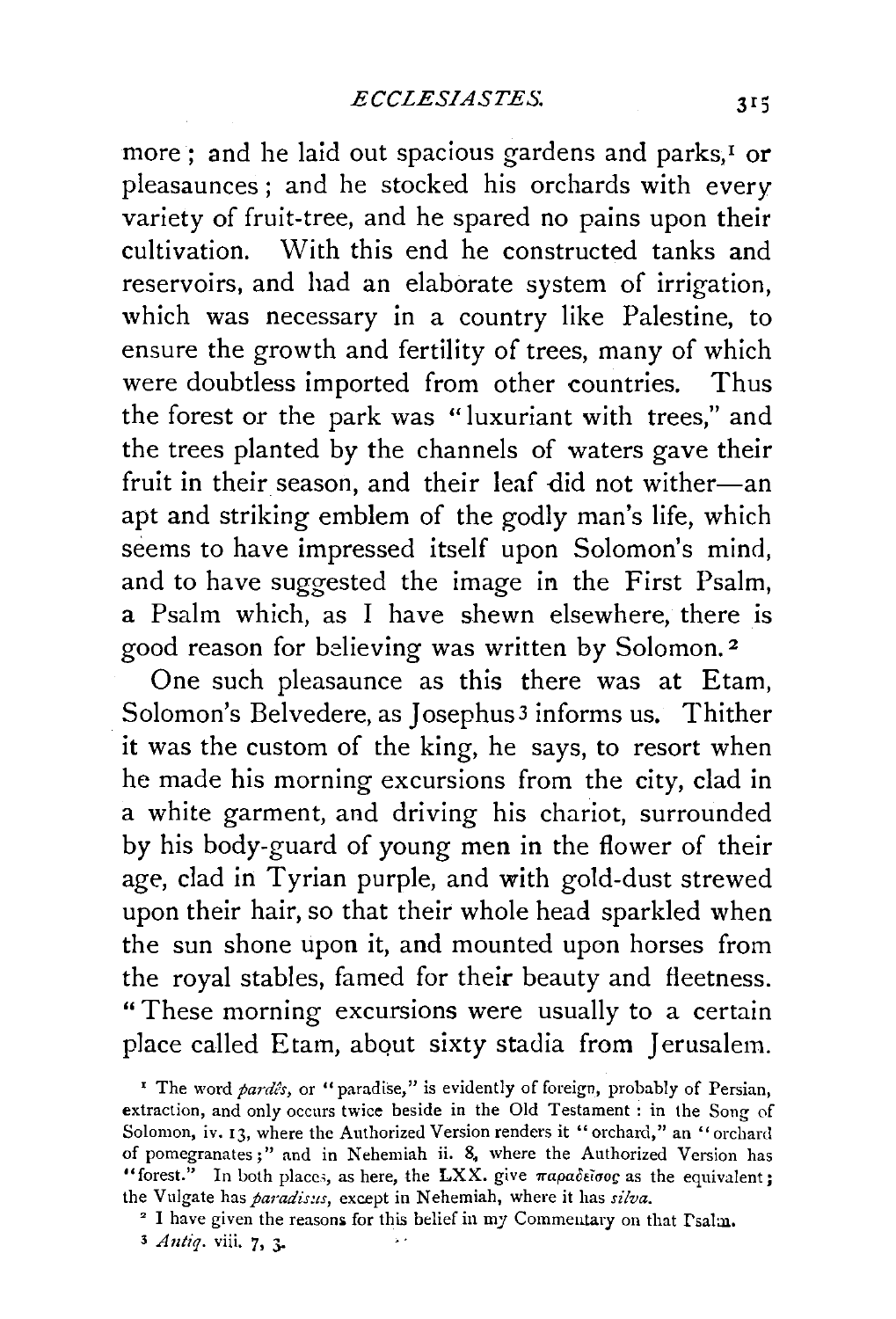-Gardens and brooks made it as pleasant as it was fruitful." A watercourse from this place, the ruins of which are still visible, supplied the Temple with water. At the upper end of the winding valley, at a considerable height above the bottom, are three old Solomonic pools-large oblong basins of considerable compass, placed one behind the other in terraces. Almost at an equal height with the highest pool, at a distance of several hundred steps, there is a fountain, which is carefully built over; thence the pools were fed, the water being carried into the upper pool by a subterranean conduit.

To maintain all this state a large retinue of servants was necessary. Accordingly he tells us that he had slaves, male and female, purchased with his money *(mancipiæ)*, and slaves born in his house *(vernæ*—Gen. xiv. I4; xv. 2; *]er.* ii. I4. See I Kings iv. 26, 27; ix. 20, 21; 2 Chron. ix. 25); moreover, he had herds of cattle and flocks of sheep and goats, such as were never possessed by any king in Jerusalem before. Solomon's vast herds are mentioned I Kings iv. 23; viii. 63; I Chron. xxvii. 29, as are those of his father David. He amassed silver and gold, as we read in the history of Solomon, "Silver and gold at Jerusalem were as plenteous as stones"  $(1 + \text{Kings x. 27}; \text{cf.})$ 2 Chron. i. IS; ix. 27).

*And the peculiar treasure of kings and the provinces.*  The expression presents some difficulty. The word translated "peculiar treasure," in all the other passages where it occurs, except in I Chronicles xxix. 3, is applied to the people of Israel, who are spoken of as the "peculiar treasure" of God. In that passage, where the Authorized Version renders "mine own proper good," David is speaking of money, gold and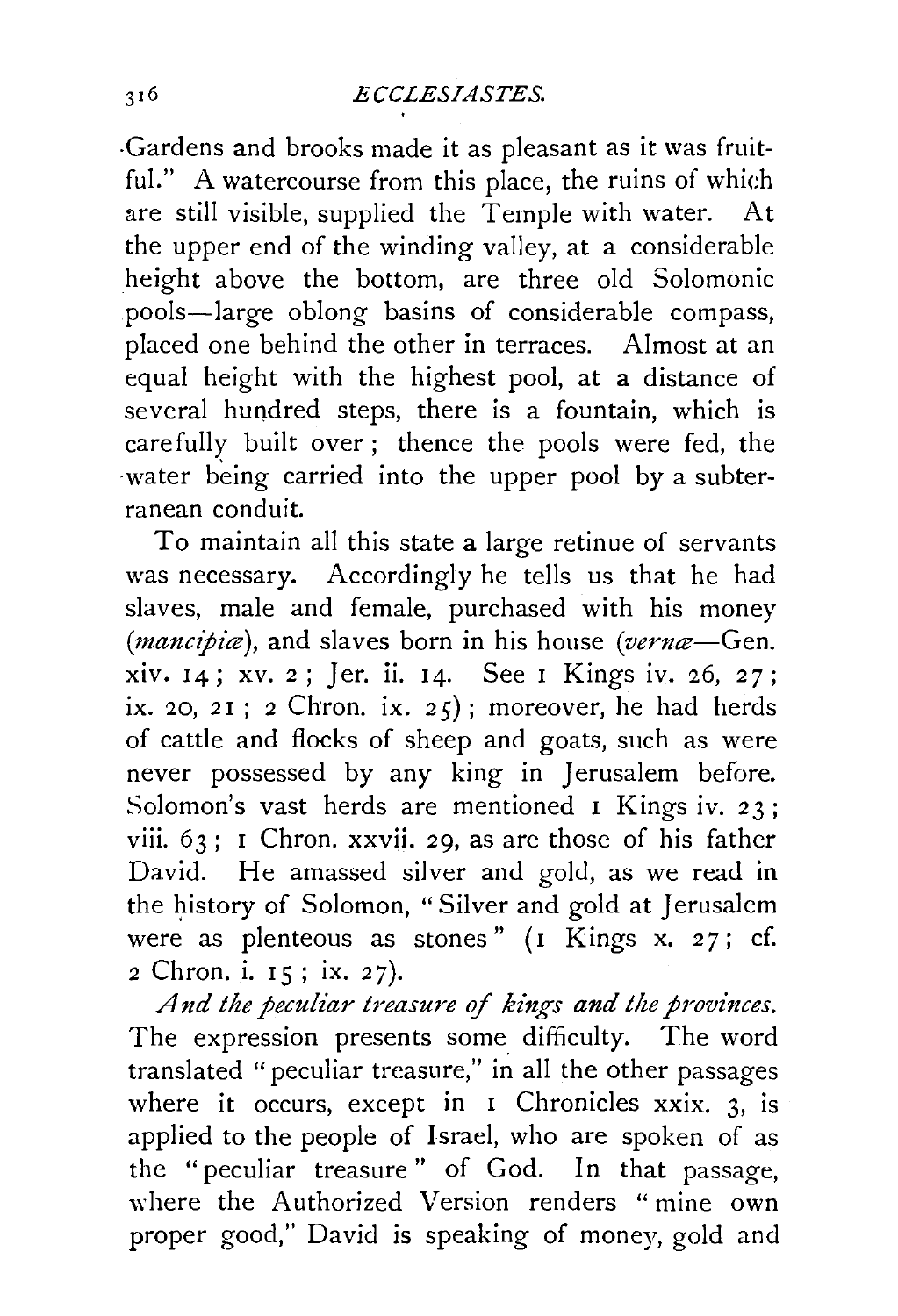silver, which he had contributed out of his own privy purse in preparing for the building of the Temple. have a treasure of mine own," he says, "gold and silver." The word is used here in a similar sense. It has been explained, though I think wrongly, of the *peculiar products* of different countries, which were either sent as gifts or paid as tribute to Solomon. If we adhere to the strict meaning of the Hebrew word, we can only understand it either (I) of the treasures *accumulated by* kings and by the provinces, or (2) Solomon's own treasure, his privy purse, as *derived from*  the gifts of kings and the provinces. Jerome seems to understand it, and I think rightly, in the latter sense, for he explains : "Sed et thesauri argenti et auri innumerabiles condebantur, quos mihi diversorum regum munera et gentium tributa contribuerant." The "kings" are not only vanquished monarchs, such as those mentioned in I Kings iv. 2 r, where we are told that Solomon reigned over all kings, from the river to the borders of Egypt, and that they brought gifts and served him all the days of his life ; but monarchs like Hiram of Tyre, or like the Queen of Sheba, who gave gifts in token of amity.

The word " kings " is without the article ; the word "provinces " is with the article. The former, therefore, is general ; the latter is restricted : some particular provinces are meant. The word translated "province" means properly *jurisdiction.* It occurs only in the later Books of the Bible,<sup>1</sup> and is chiefly applied to the Persian provinces or satrapies ; and hence the Israelites dwell-

<sup>&</sup>lt;sup>1</sup> Professor Tayler Lewis, to evade the force of this fact as an argument for the later date of Ecclesiastes, remarks that the word is regularly formed from the old Hebrew root *(din),* and argues that therefore it *might have been* used in I Kings iv. 7 to describe the provinces into which Solomon parcelled out his kingdom. The fact remains that it is *not* used there.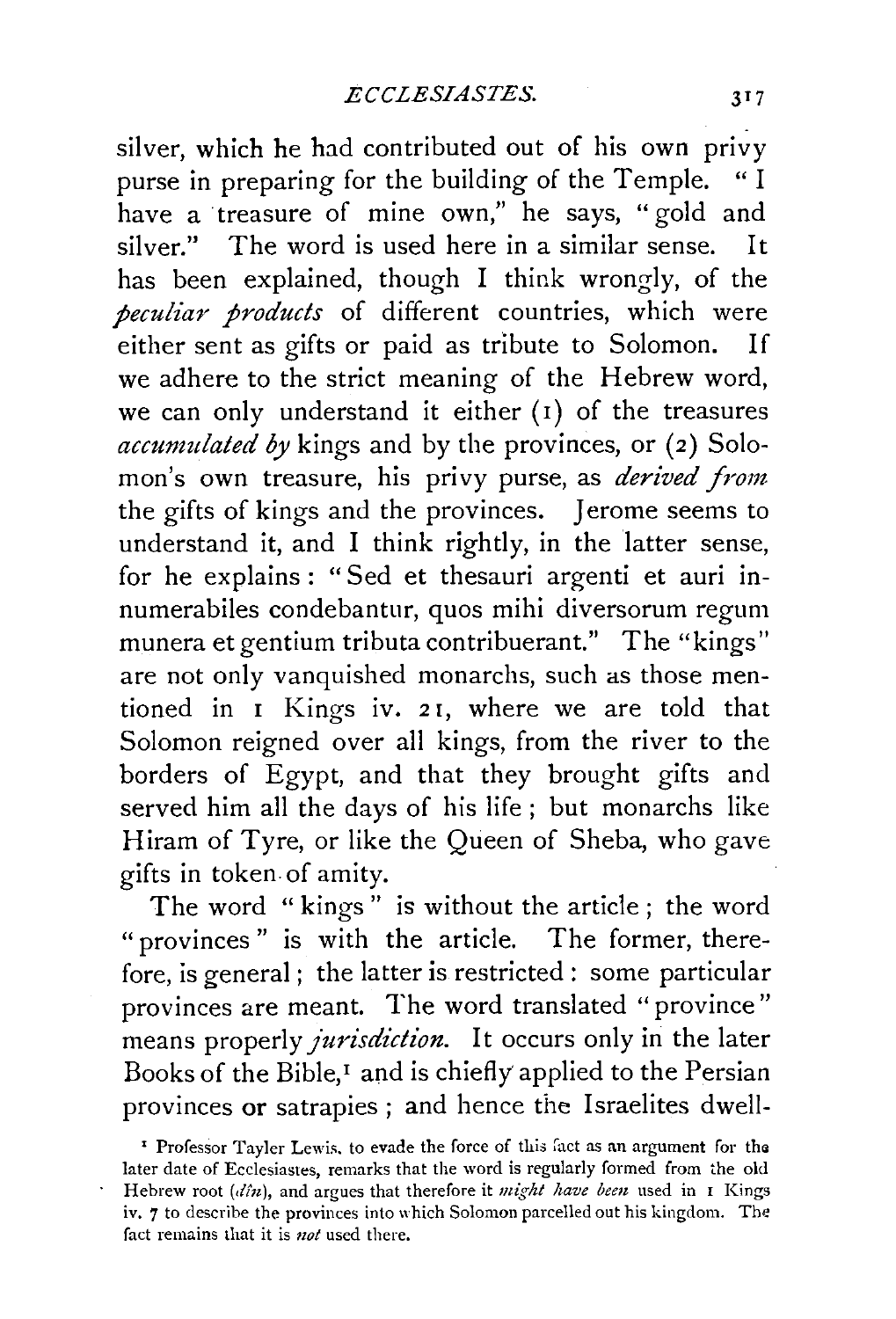ing in a district in Persia are called "the sons of the province." Here, as the reference is to the reign of Solomon, we naturally look to the history for an explanation of the term ; and we find that, according to <sup>1</sup>Kings iv. 7, &c., Solomon divided his kingdom into twelve districts, each having an officer over it "which provided victuals for the king and his household : each man his month in a year made provision." The general sense, then, seems to be that Solomon's privy purse was maintained by the contributions, free or enforced, of foreign monarchs and of his own subjects.

This vast wealth, this more than Oriental magnificence, had also its Oriental luxuriousness, and its ministries of voluptuous gratification. *I gat me men*  singers and women singers, and the delights of the sons of men, concubines of all sorts. The men singers and women singers were intended to enliven the banquet (Isa. v. 12; Amos vi. 5), and were already found in the court of David.

The last two words of the Verse *(shiddah v'shiddoth),*  which I have ventured to render, "concubines of all sorts," are of essentially doubtful interpretation. From the earliest time they have been rendered in all manner of different ways. The Greek interpreters are not agreed among themselves, and Jerome here follows Aquila, whilst the Targum and the Midrash give other explanations ; and some of the later Rabbis again depart from the Targum and the Midrash. A bare enumeration of these interpretations will show what uncertainty hangs over the words. Thus the LXX. has *olvoxoovs kaì olvoxoas*—"cupbearers male and female," which is also the explanation of the Syriac ; Aquila,  $Kv\lambda$ *iκιον και κυλίκια* - "goblets of various kinds," and similarly Jerome, "scyphos et urceos in ministerio ad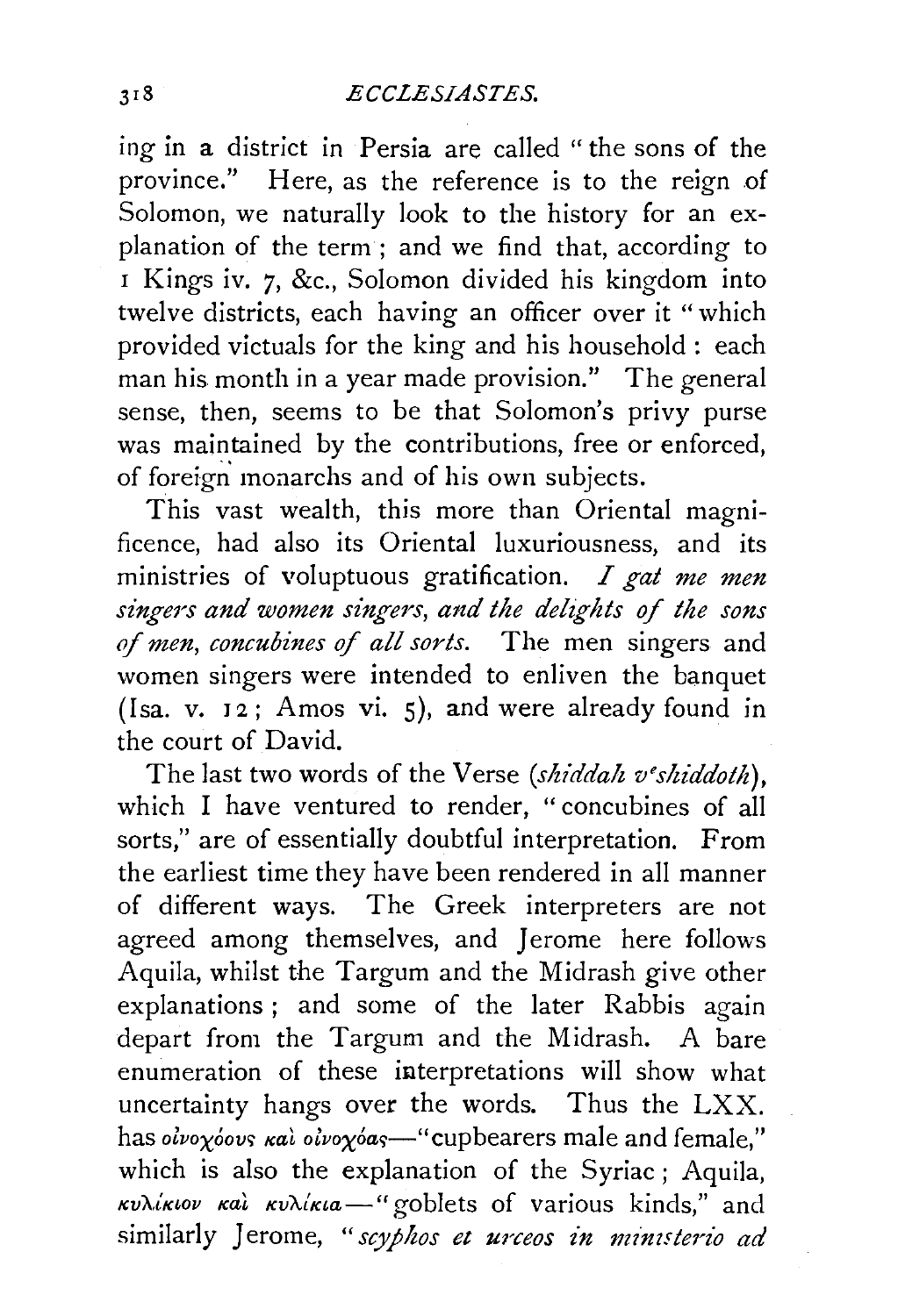vina fundenda; Symmachus, according to Jerome, "the setting out of tables "-*mensarum* (so, no doubt, and not *mensurarum,* should be read) *species et appo*sitiones ; the Targum, "public baths," deriving the word from a root signifying "to pour out," and explaining that it refers to " pipes which pour out tepid water and pipes which pour out hot water;" the Midrash gives this explanation, and also another-"demons and demonesses," which Solomon, by his spells and magic arts, had made subservient to him ; Qimkhi has, "all manner of musical instruments:" and this is followed by Luther and by our Authorized Version. Others explain, "chariot and chariots," especially " chariots for women;" others, "palanquins," or "litters," or think that these are put for the women who are carried in them. Others again, "lady and ladies," or "concubine and concubines," giving, however, different derivations to the word. Or, lastly, the words are not to have any special signification attached to them, but are to be regarded as a general expression, meaning "heap and heaps," and thus intended to amplify the words immediately preceding "the delights of the sons of men in great abundance."<sup>1</sup>

Two things only are clear; first, that the Hebrew idiom here employed, the repetition of the same noun in the singular and in the plural, denotes plurality with variety ; secondly, that placed, as these words are, at the close of an enumeration, they must be designed to form a climax either by lending intensity to the last step of the series (thus the rendering will be, "in great abundance "), or as introducing some new feature more marked and prominent than the rest, as crowning the edifice of this "colossal apparatus" of worldly splendour

' So Ewald, E!ster, Zorkler, Hengstenberg-" die Hiille und Fiille."